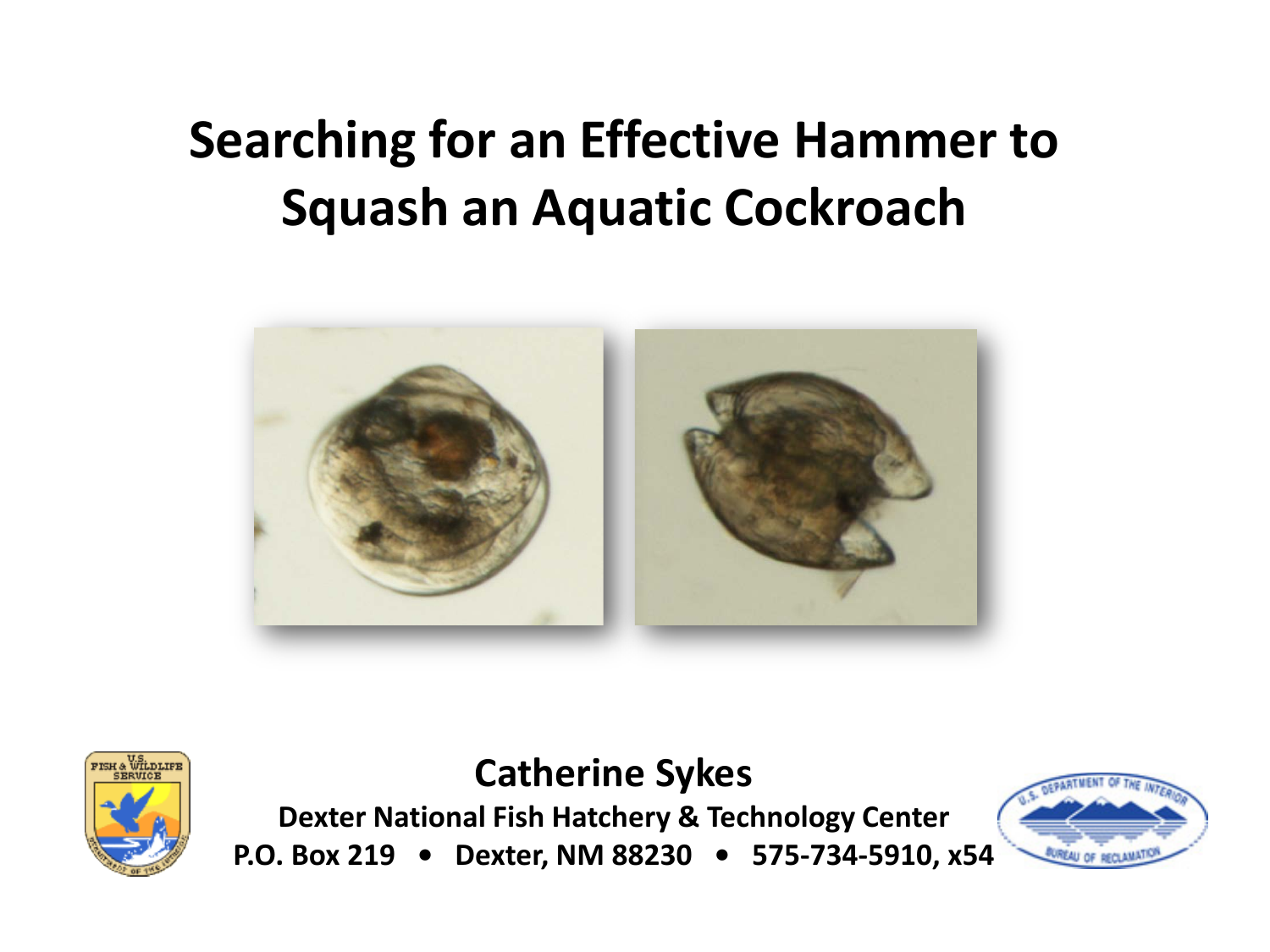# **2009 Research**



Determine the efficacy of potassium chloride and formalin for removing

motile life stages of quagga mussel from transport tanks at Willow Beach National Fish Hatchery at Lake Mohave in Arizona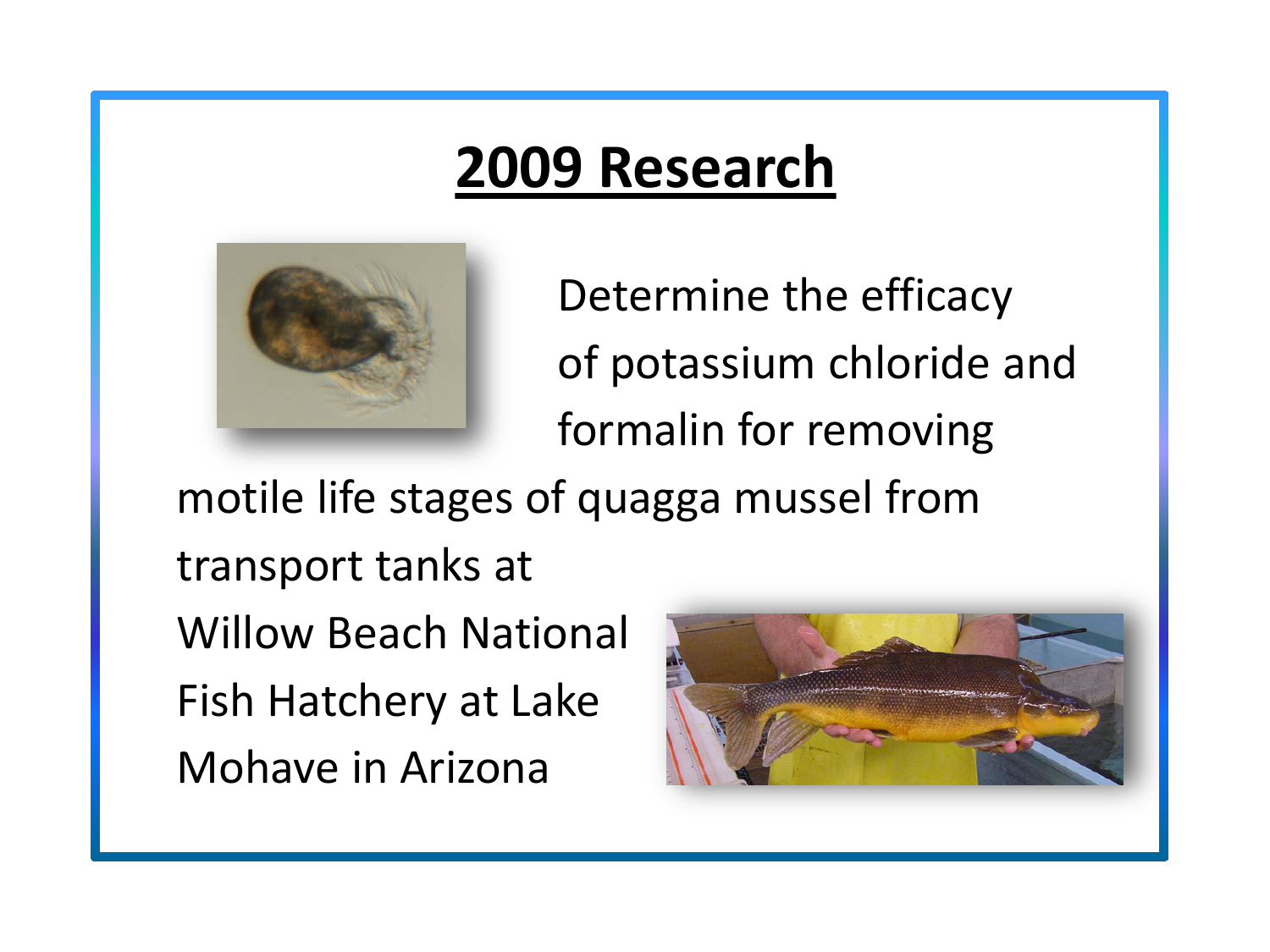## **First Trials Conducted w/o Recovery Period**

| $KCl$ (mg/L): | Formalin (mg/L): | Mortalities (%) |
|---------------|------------------|-----------------|
| 750           | 25               | O               |
| 1500          | 25               | O               |
|               | 50               | O               |
| 2000          | 25               | 3               |
|               | 50               | $\overline{2}$  |
| 2250          | 25               | 27              |
|               | 50               | 25              |
|               | 100              | 100             |
| 3500          | 25               | 20              |
|               | 50               | 13              |
|               | 100              | 60              |
| 4250          | 25               | 39              |
|               | 50               | 93              |
|               | 100              | 50              |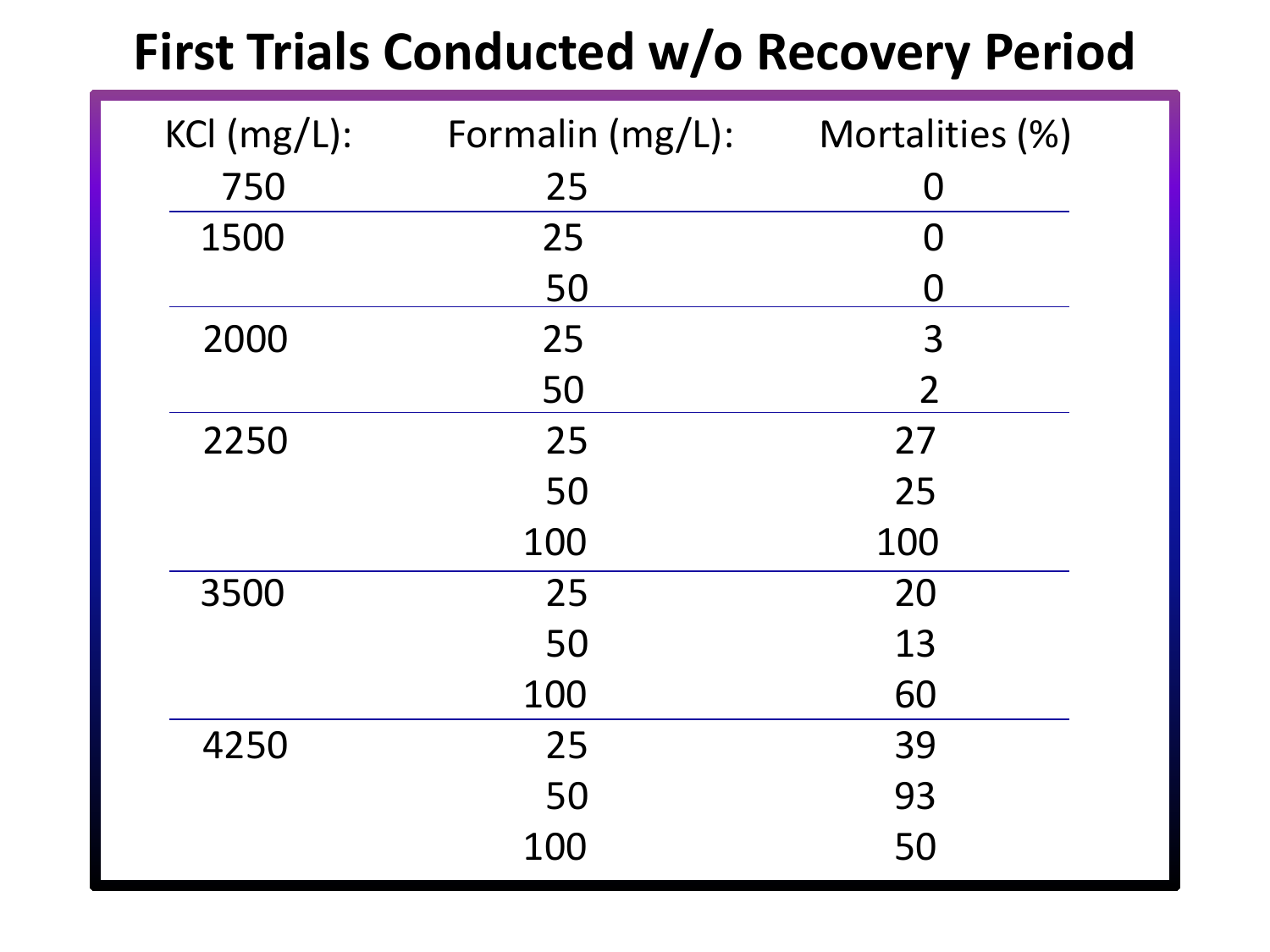

### **Differences** observed between immobile veligers

Are they really dead?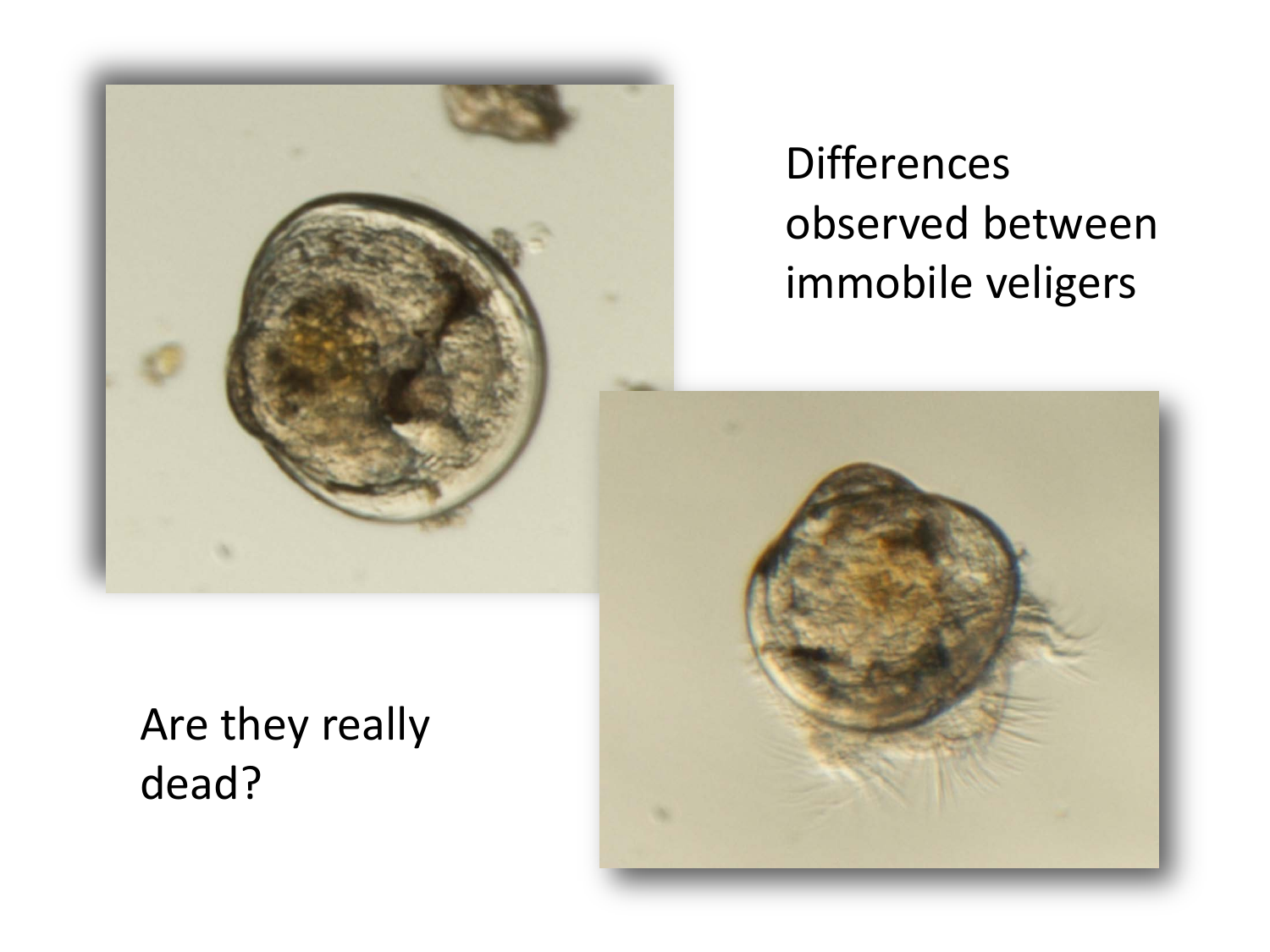#### **A recovery period was added to last round of tests:**

4250 mg/L KCl / 25 mg/L formalin =  $100\%$  recovered\* 4250 mg/L KCl / 50 mg/L formalin =  $100\%$  recovered\* 4250 mg/L KCl / 100 mg/L formalin = 100% recovered\*



\*term "recovered" used loosely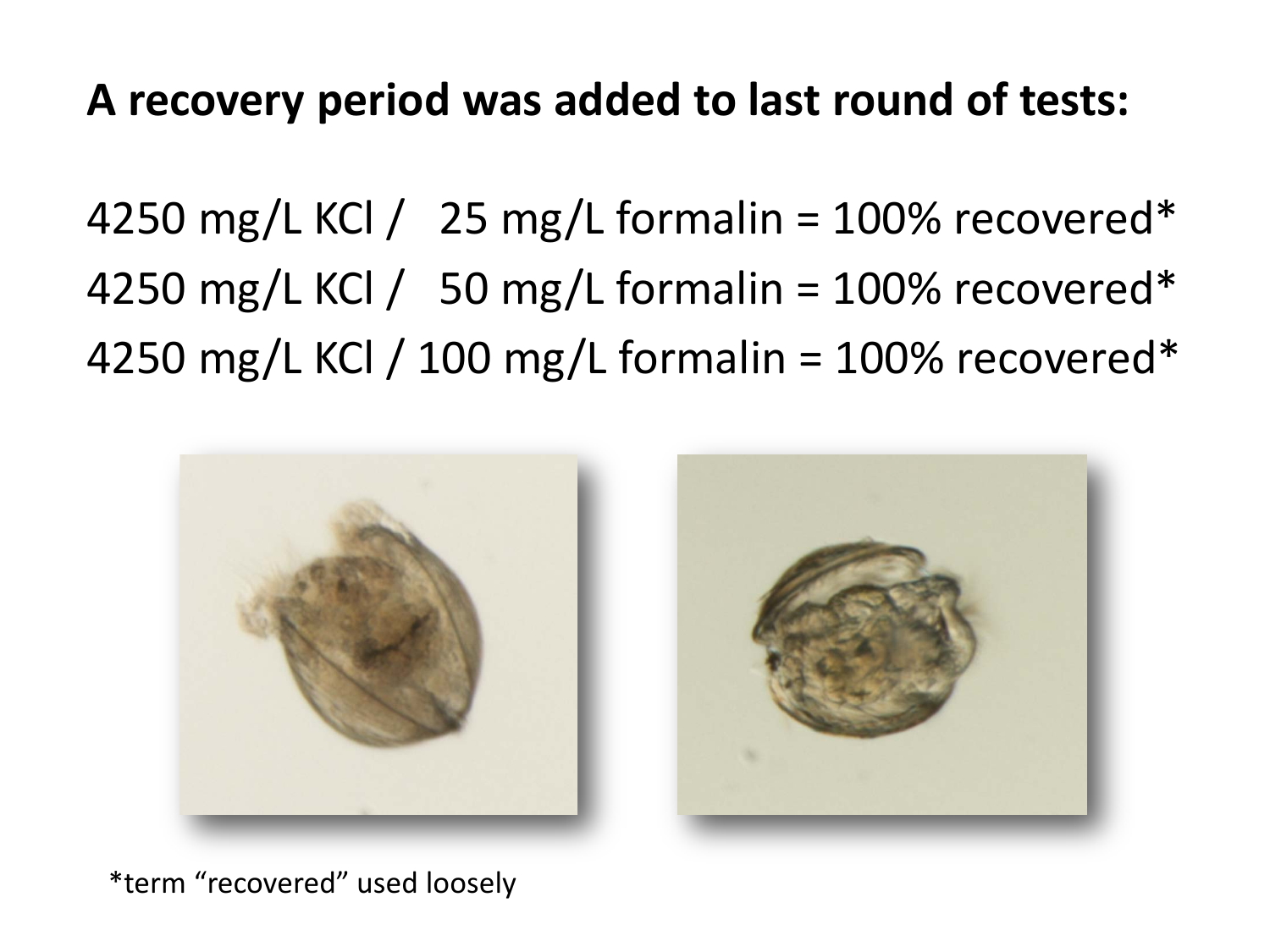#### **Additional Bioassay**

Tested role of water hardness in efficacy of KCl/Formalin treatment by diluting WBNFH water with RO water:

|                                                        | No Movement<br>after Treatment | Recovered in<br>Fresh Water |
|--------------------------------------------------------|--------------------------------|-----------------------------|
| 50% dilution<br>$(142 \text{ mg/L as } \text{CaCO}_3)$ | 26%                            | 100%                        |
| 75% dilution<br>$(79 \text{ mg/L as } \text{CaCO}_3)$  | 40%                            | 100%                        |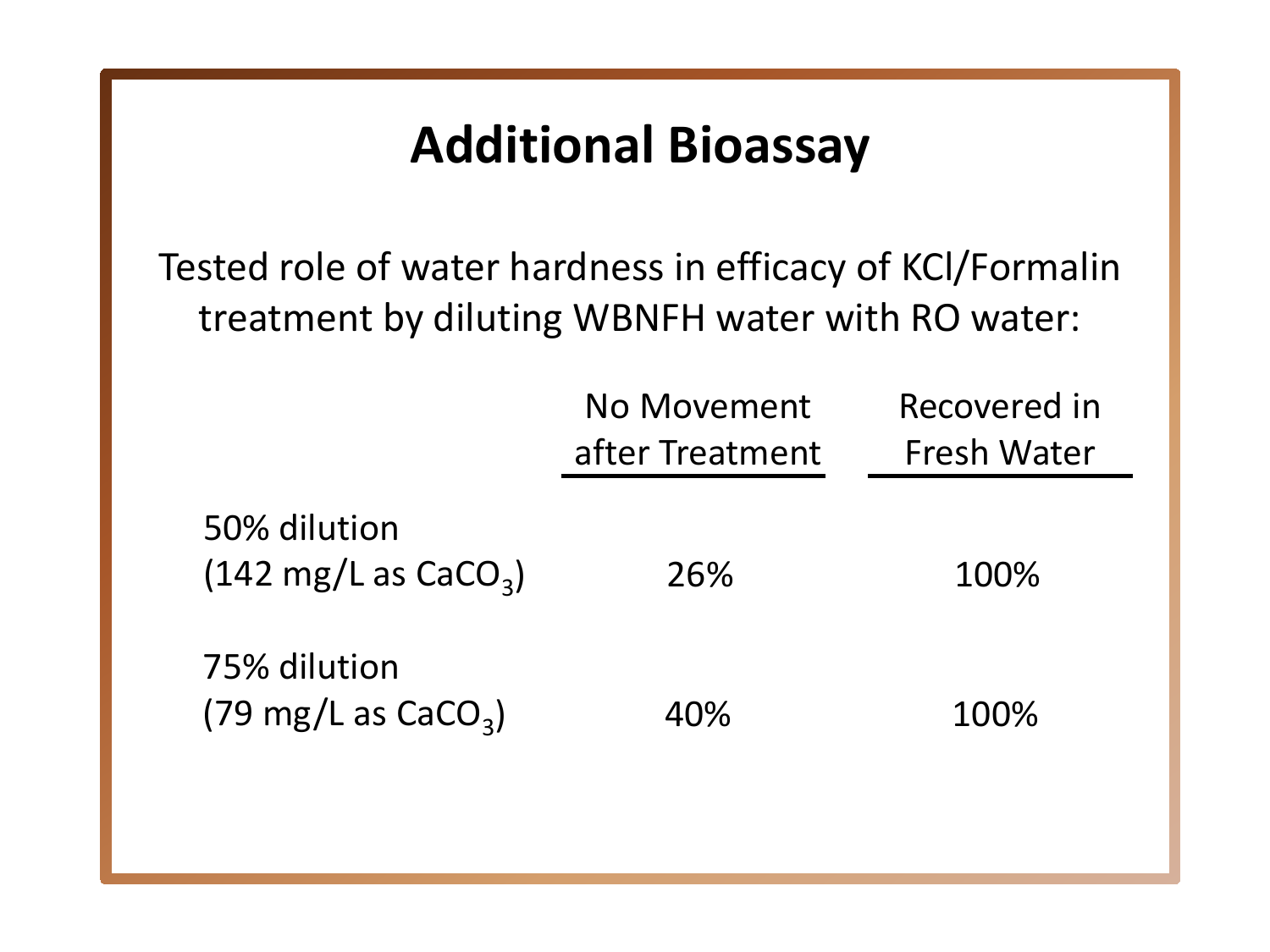The standard KCl/formalin treatment has since been tested by 3 additional agencies:

 BOR – Colorado office with quaggas (avg. 21% mortality)

 Kansas Wildlife, Parks and Tourism with zebras (avg. 25% mortality)

 Iowa Department of Natural Resources with zebras (?)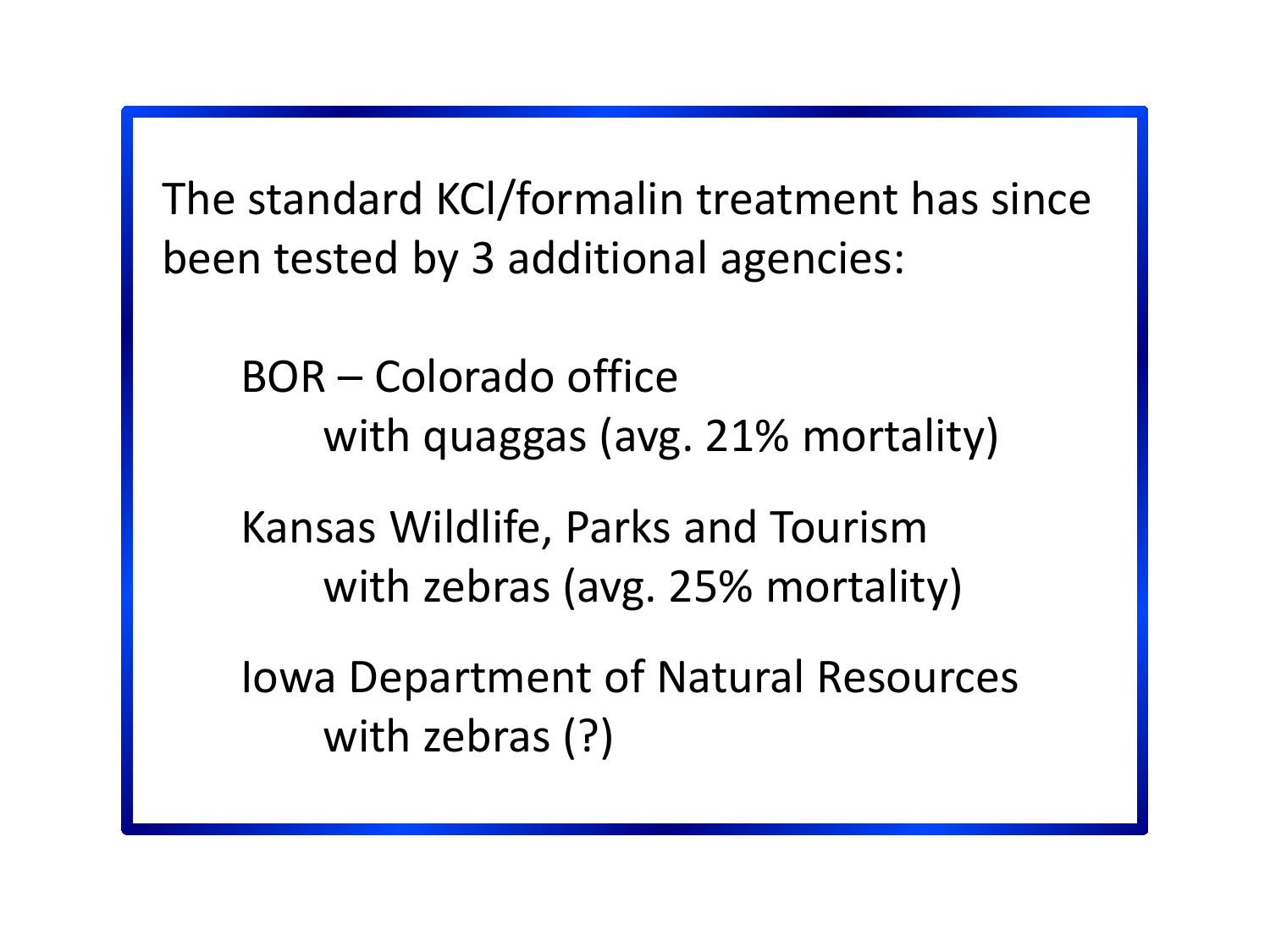## **2010 Research**

- • **Cutrine-Ultra** (copper)
- • **Peraclean 15** (peracetic acid)
- • **Spectrus CT1300** (QUAT)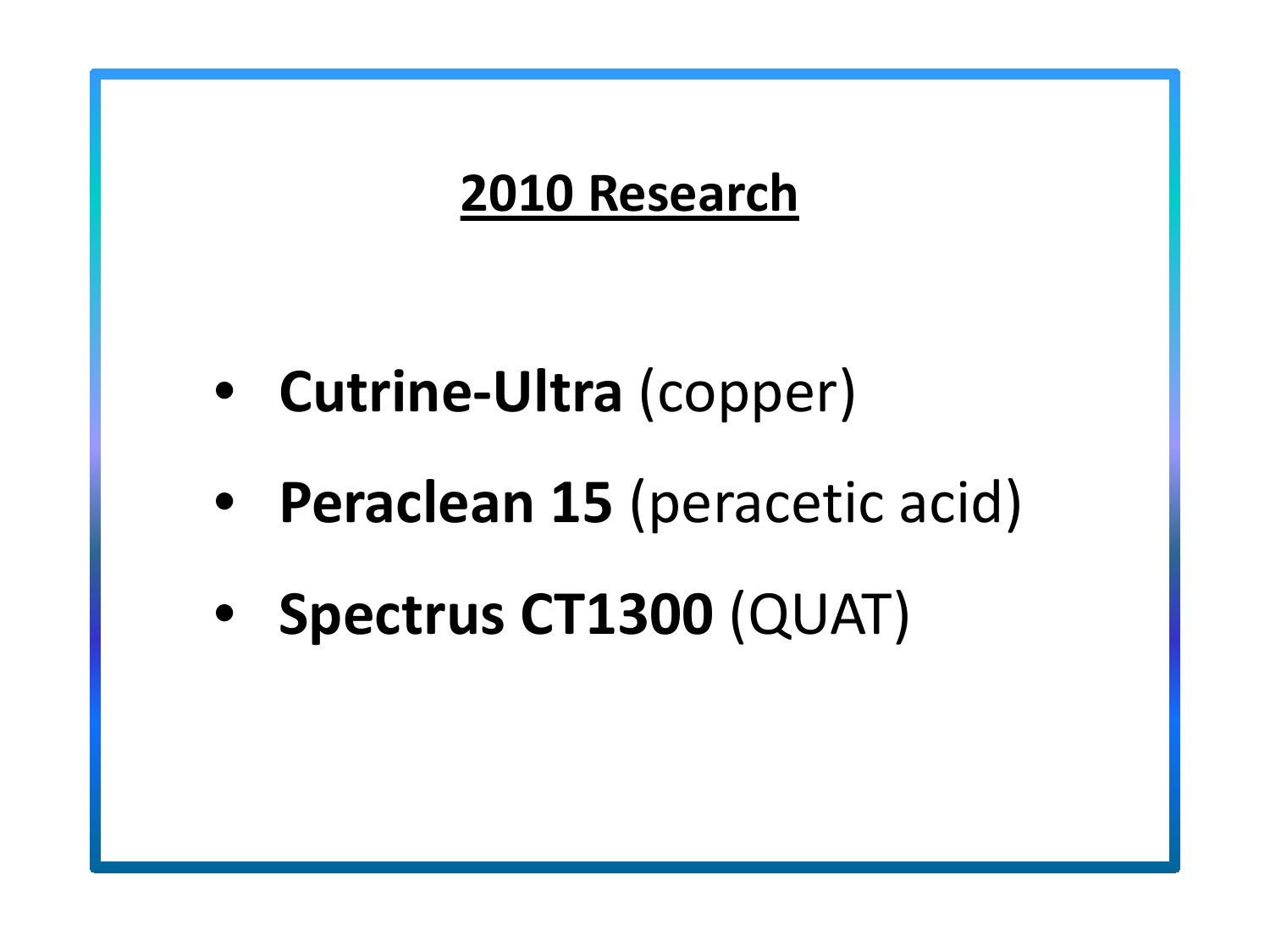

Observations on condition of veligers were recorded hourly

Lethality tests were designed with a 6-7 hour time frame to reflect an average fish hauling trip

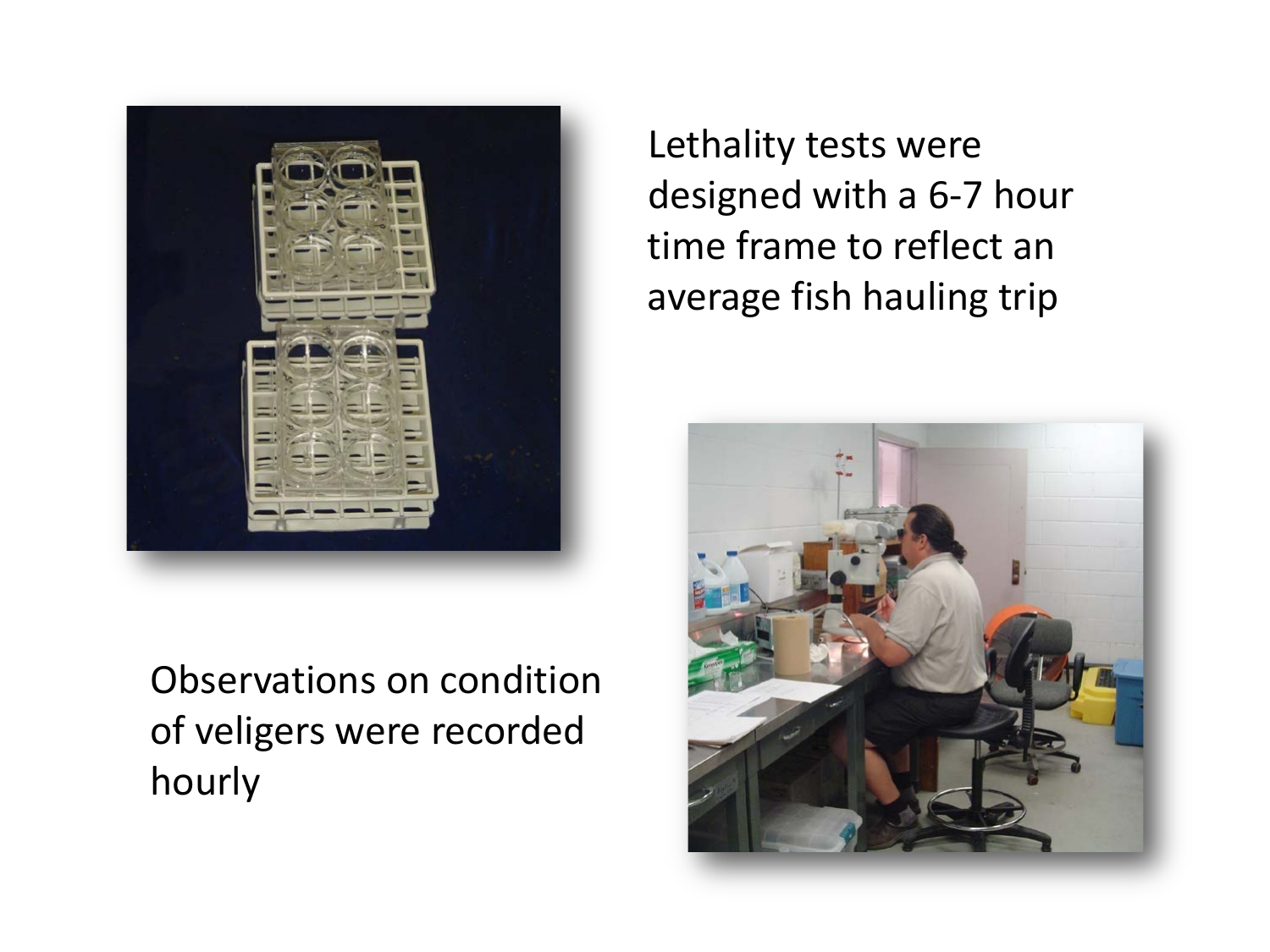#### **Results**

|                |                      |             | Time           |
|----------------|----------------------|-------------|----------------|
| Chemical       | Concentration (mg/L) | % Mortality | (hour)         |
| Copper         | 6.25                 | 50          | 6              |
|                | 15                   | 80          | 6              |
|                | 20                   | 84          | 6              |
| Peracetic acid | 1.25                 | 11          | $\overline{7}$ |
|                | 2.5                  | 23          | $\overline{7}$ |
|                | 5                    | 50          | 7              |
|                | 10                   | 70          | 7              |
|                | 35                   | 100         | $\overline{4}$ |
|                | 50                   | 100         | $\overline{2}$ |
| <b>QUAT</b>    | 10                   | $\mathbf 0$ | 6              |
|                | 25                   | 80          | 6              |
|                | 30                   | 90          | 6              |
|                | 37.5                 | 91          | 6              |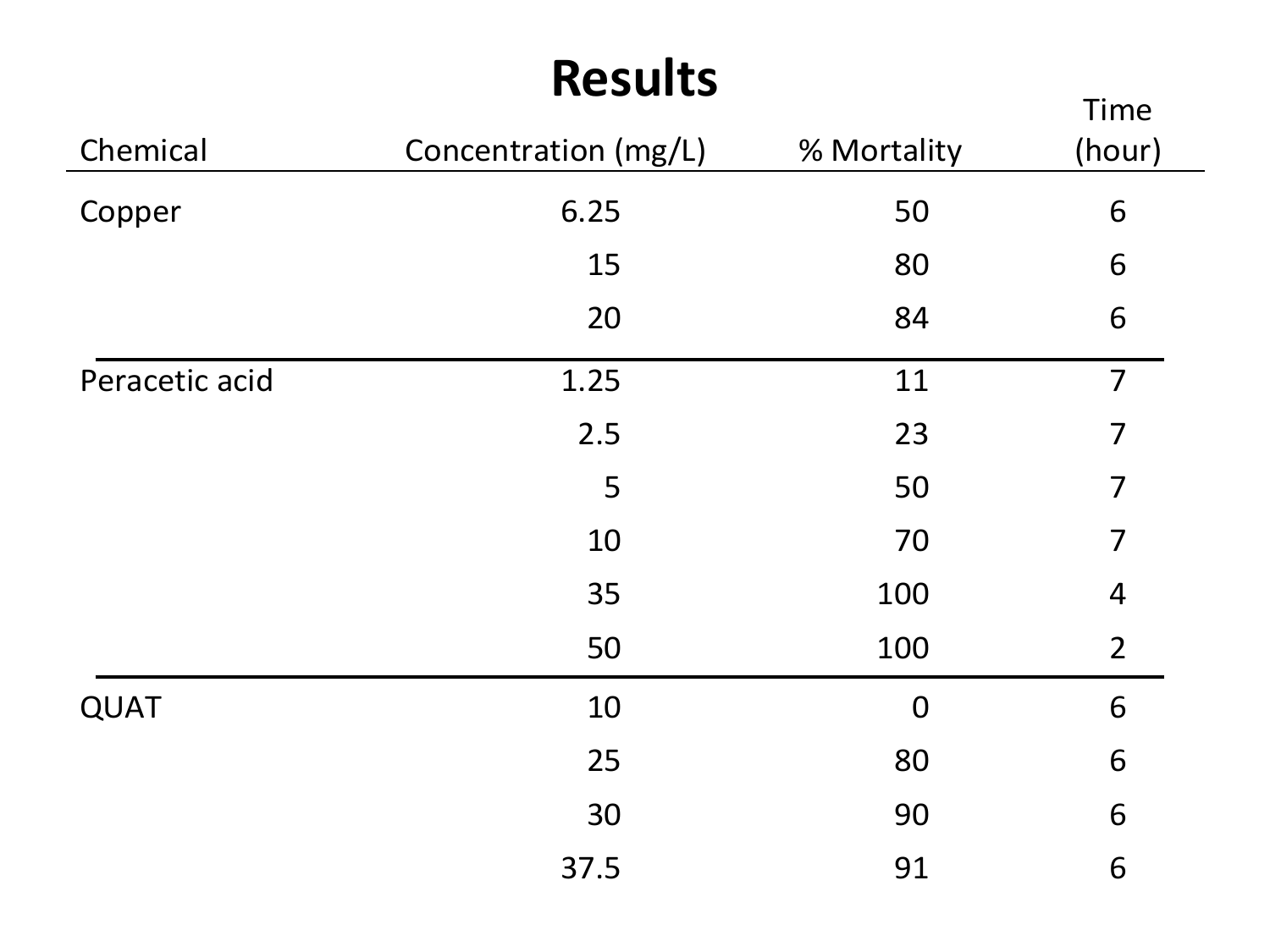



Healthy veliger **Veligers** disintegrating in peracetic acid



Veliger moved to fresh water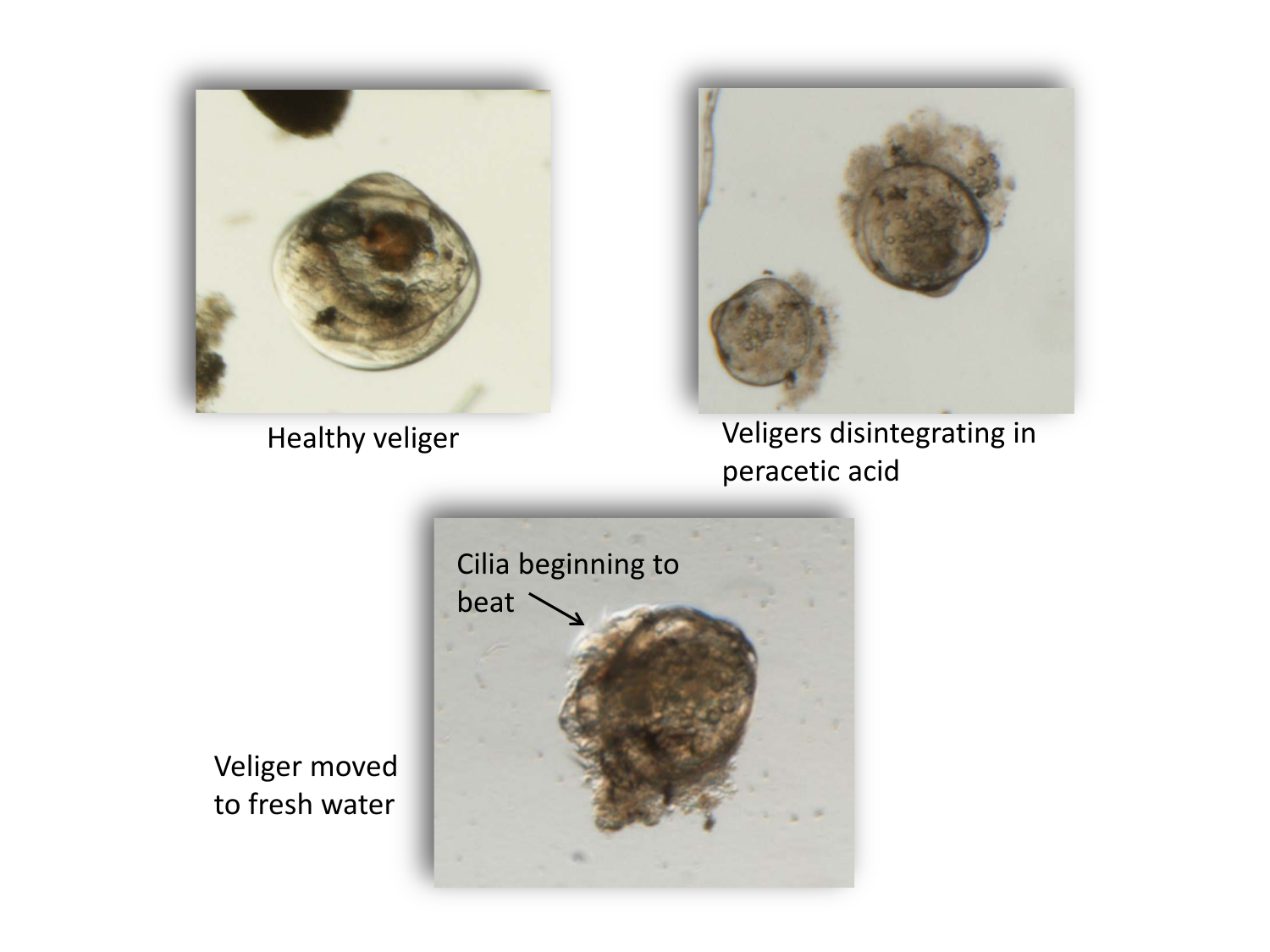## **2011Research**

Objective – find an alternative chemical that will act as a sedative to prevent quagga mussel veligers from closing their shells as a defense against molluscicides.

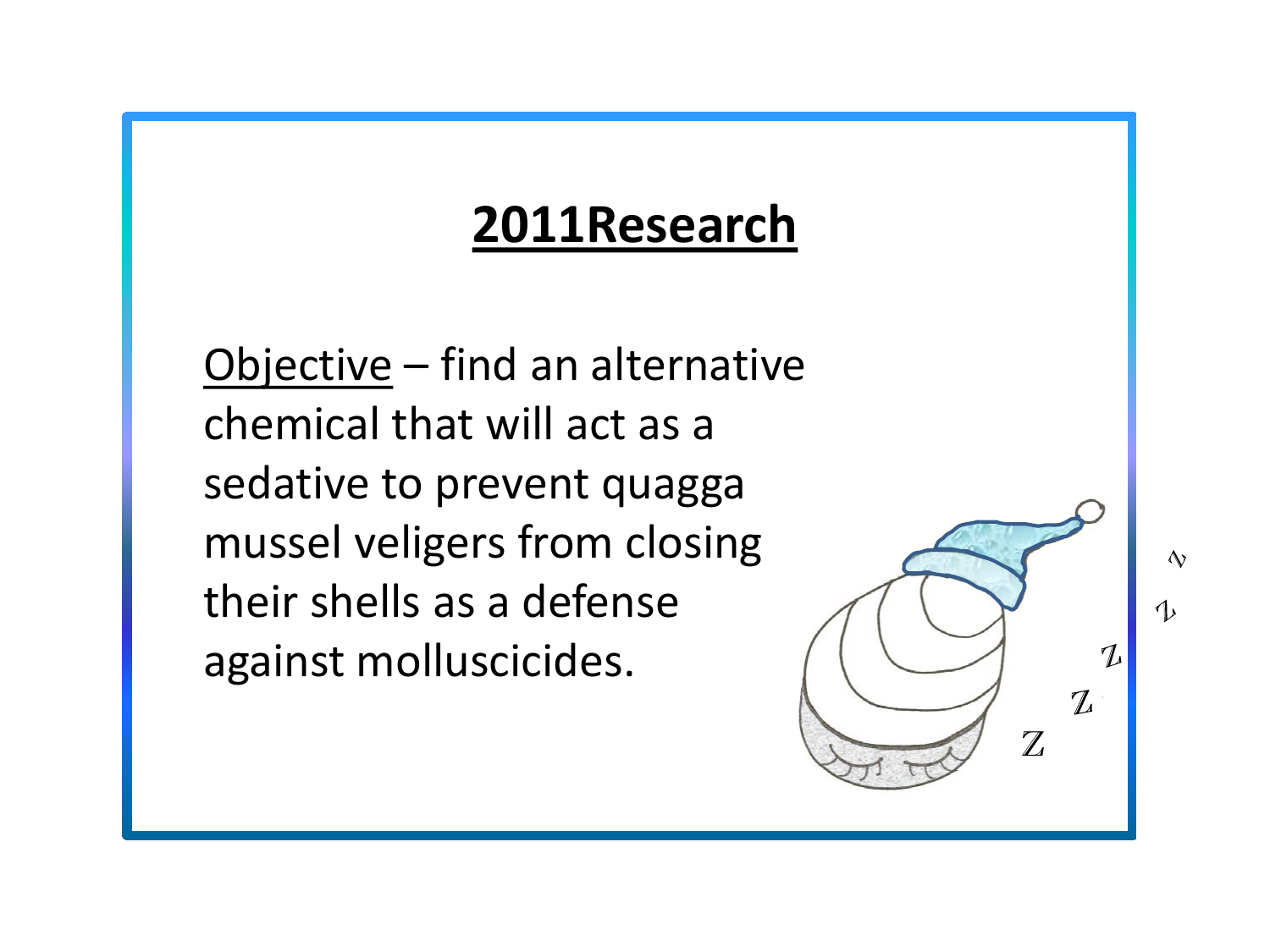#### **Potential Chemicals**

| 2-phenoxyethanol   | menthol                |
|--------------------|------------------------|
| Aqui-S             | metomidate             |
| aspirin            | <b>MS222</b>           |
| benzocaine         | phenoxy ethanol        |
| chloral hydrate    | procaine hydrochloride |
| clove oil/eugenol  | propylene phenoxetol   |
| <b>EDTA</b>        | quinaldine             |
| ethanol            | serotonin (5-HT)       |
| isobutynol         | sodium bicarbonate     |
| ketamine           | sodium pentobarbital   |
| magnesium chloride | tertiary amyl alcohol  |
| magnesium sulphate | valium                 |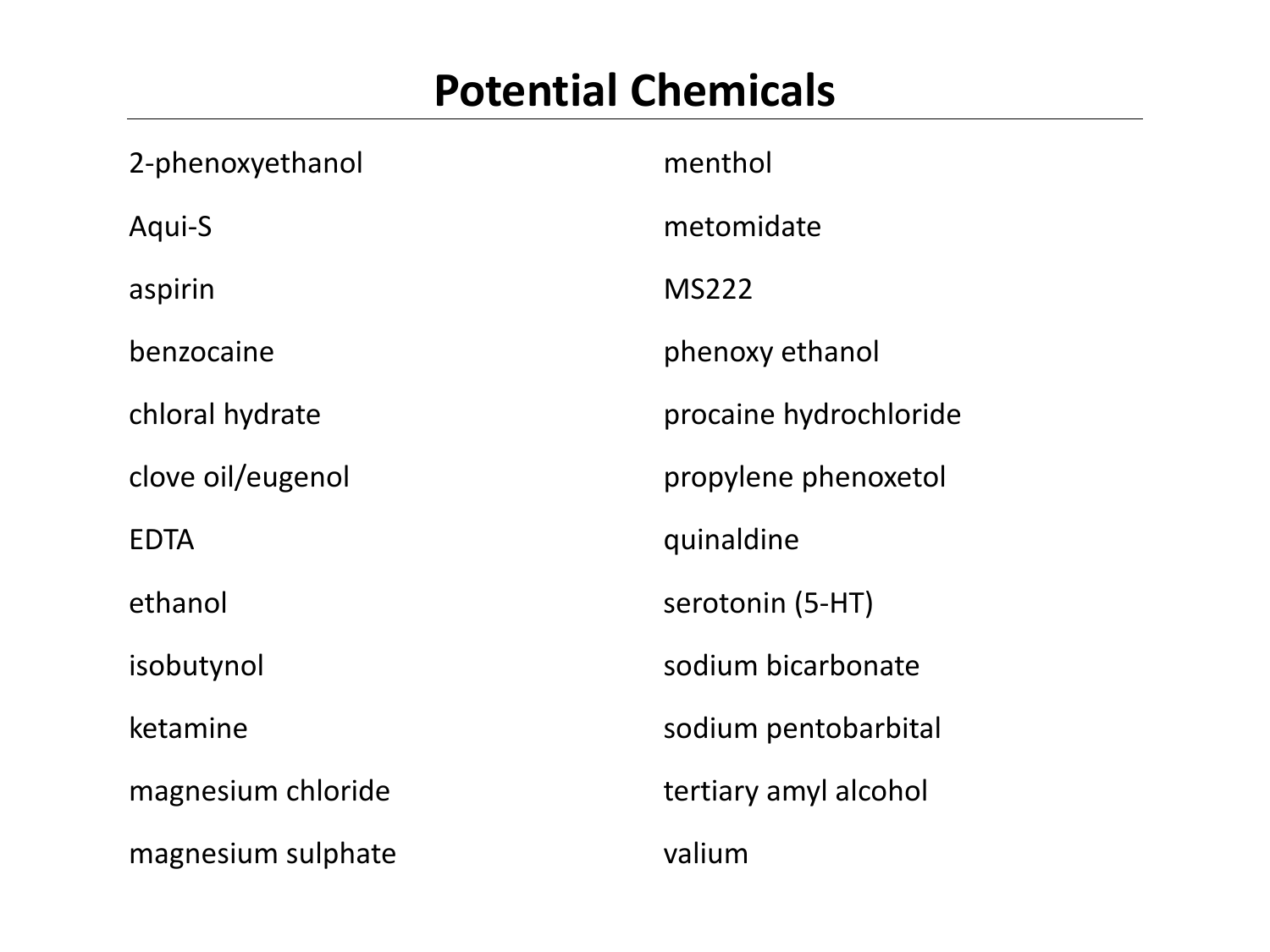5 chemicals chosen to be tested:

- • **Clove Oil**
- • **Menthol**
- • **Benzocaine**
- • **Magnesium Chloride**
- • **Propylene Phenoxetol**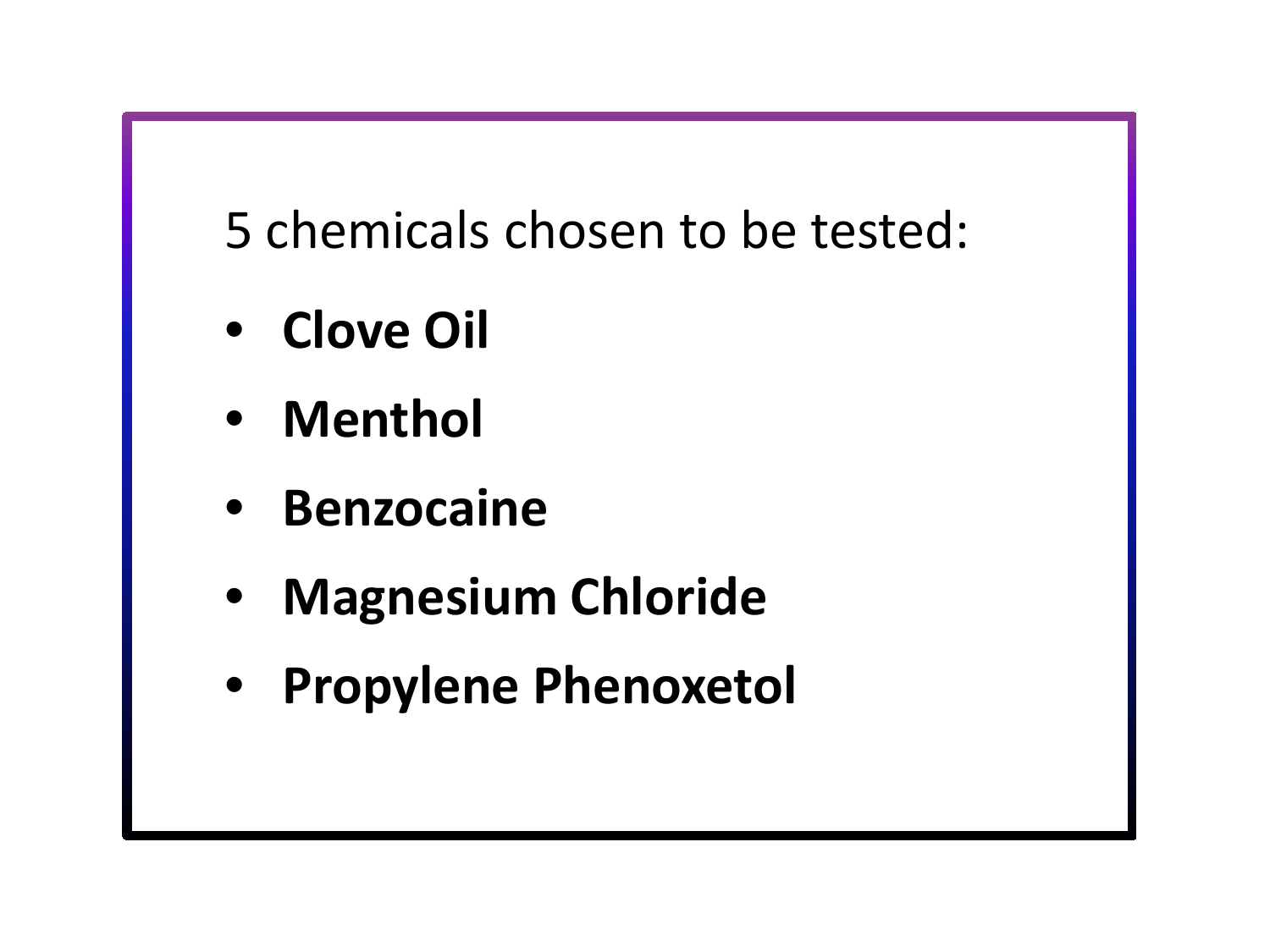## **First Round Results**

|                       |               | 50 mg/L Formalin    |                     |                  |
|-----------------------|---------------|---------------------|---------------------|------------------|
|                       |               | <b>Pretreatment</b> | <b>Treatment</b>    | <b>Percent</b>   |
| <b>Chemical</b>       | Concentration | <b>Time (hours)</b> | <b>Time (hours)</b> | <b>Mortality</b> |
| Menthol               | 1 g/L         | $\overline{2}$      | 2.5                 | 100              |
|                       | 1 g/L         | 3                   | n/a                 | 100              |
|                       | 1 g/L         | 4                   | n/a                 | 100              |
|                       | 1 g/L         | 6                   | n/a                 | 100              |
| Menthol/Clove oil mix | 800 uL/L      | 1.5                 | $\overline{2}$      | 100              |
| Propylene phenoxytol  | 5 mL/L        | $\overline{2}$      | n/a                 | 100              |
|                       | 4 mL/L        | 3                   | n/a                 | 100              |
|                       | 5 mL/L        | 3                   | n/a                 | 100              |
|                       | 4 mL/L        | $\overline{4}$      | n/a                 | 100              |
|                       | 5 mL/L        | 4                   | n/a                 | 100              |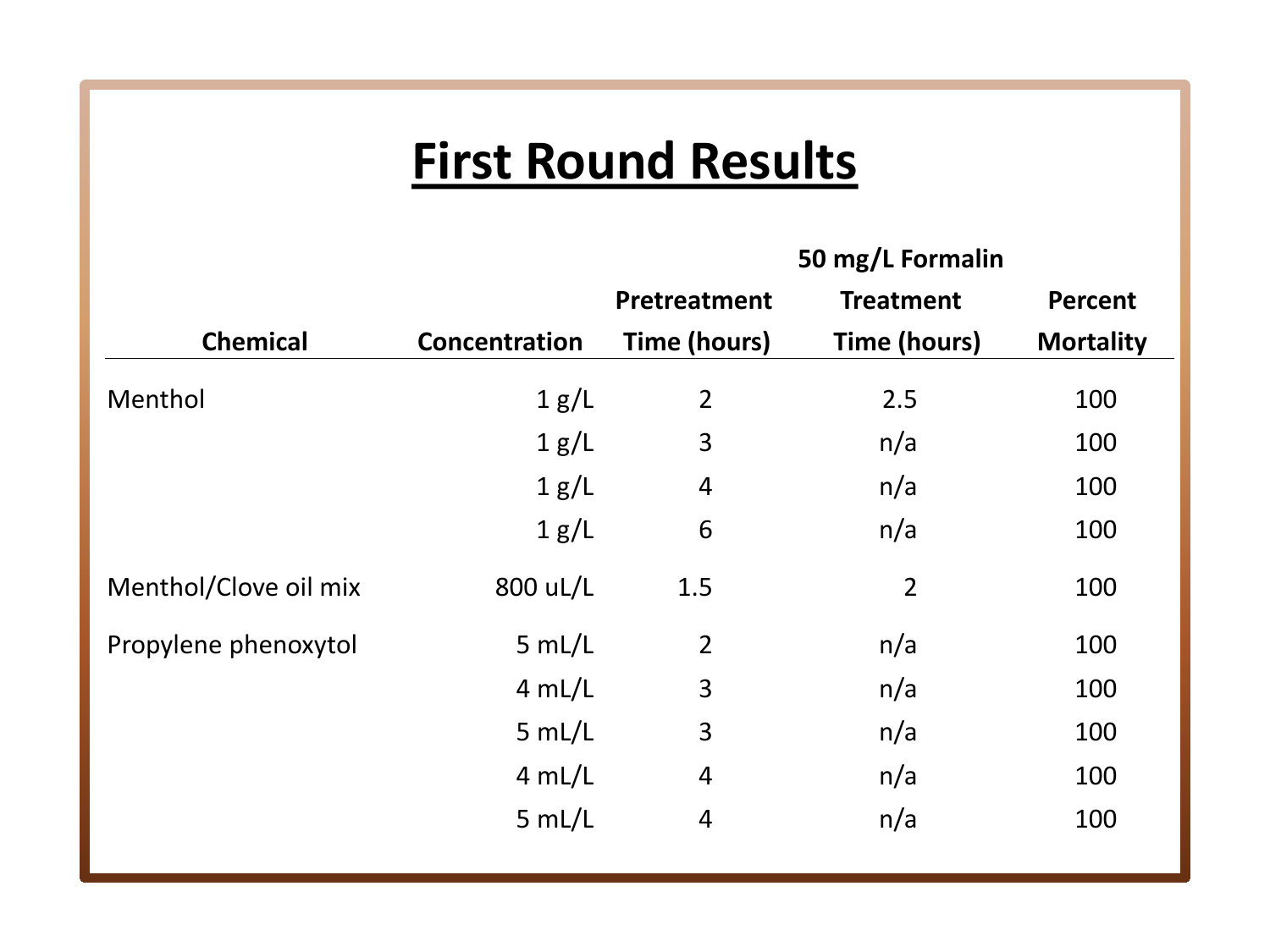| <b>Chemical</b>           | Concentration | Pretreatment<br><b>Time (hours)</b> | 50 mg/L<br><b>Formalin</b><br><b>Treatment</b><br><b>Time (hours)</b> | <b>Percent</b><br><b>Mortality</b> |
|---------------------------|---------------|-------------------------------------|-----------------------------------------------------------------------|------------------------------------|
| <b>Magnesium Chloride</b> | 1 g/L         | $\mathbf{1}$                        | 3                                                                     | $\overline{0}$                     |
|                           | 3 g/L         | $\mathbf{1}$                        | 3                                                                     | $\boldsymbol{0}$                   |
|                           | 5 g/L         | $\mathbf 1$                         | 3                                                                     | $\mathbf 0$                        |
|                           | 1 g/L         | $\overline{2}$                      | 3                                                                     | $\boldsymbol{0}$                   |
|                           | 3 g/L         | $\overline{2}$                      | 3                                                                     | $\overline{0}$                     |
|                           | 5 g/L         | $\overline{2}$                      | $\overline{2}$                                                        | 33                                 |
|                           | 1 g/L         | $\mathbf{3}$                        | 4                                                                     | $\boldsymbol{0}$                   |
|                           | 3 g/L         | 3                                   | 3.5                                                                   | $\boldsymbol{0}$                   |
|                           | 5 g/L         | 3                                   | $\overline{2}$                                                        | $\mathbf 0$                        |
|                           | 1 g/L         | $\overline{4}$                      | 2.5                                                                   | $\mathbf 0$                        |
|                           | 3 g/L         | $\overline{4}$                      | $\overline{2}$                                                        | 5                                  |
|                           | 5 g/L         | 4                                   | $\overline{2}$                                                        | 55                                 |
|                           | 1 g/L         | 5                                   | 1.5                                                                   | $\mathbf 0$                        |
|                           | 3 g/L         | 5                                   | $\overline{2}$                                                        | $\mathbf 0$                        |
|                           | 5 g/L         | 5                                   | $\overline{2}$                                                        | $\boldsymbol{0}$                   |
|                           | 1 g/L         | 6                                   | $\overline{2}$                                                        | $\overline{0}$                     |
|                           | 3 g/L         | 6                                   | $\overline{2}$                                                        | 65                                 |
|                           | 5 g/L         | 6                                   | n/a                                                                   | 53                                 |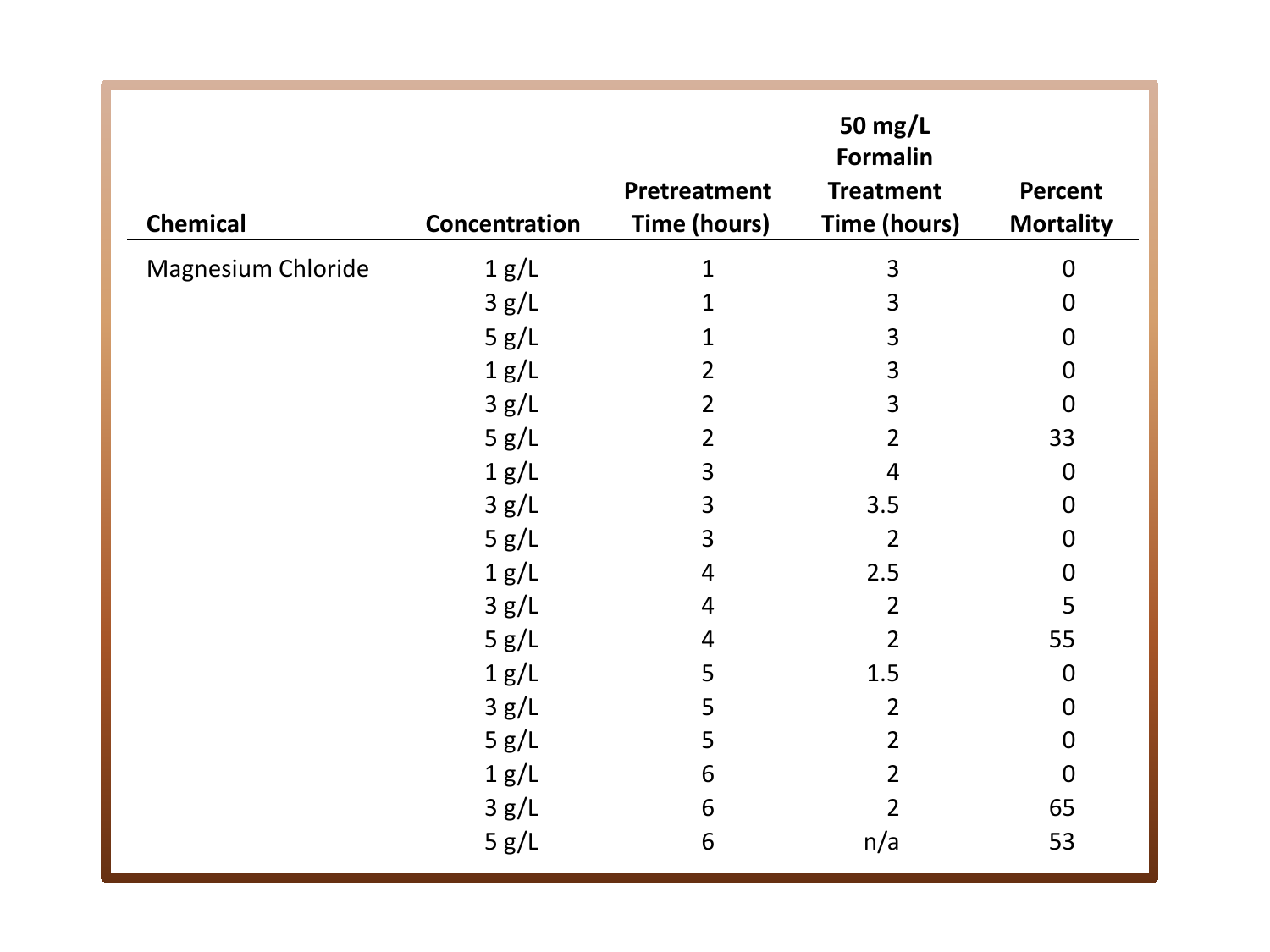## **Last Round of Tests**

Additional testing with **MgCl<sup>2</sup>**

Also threw in for grins:

- **Chloramine-T**
- • **Dimilin**
- • **Praziquantel**
- • **Malachite Green/Formalin Mix**
- • **Catch & Release®**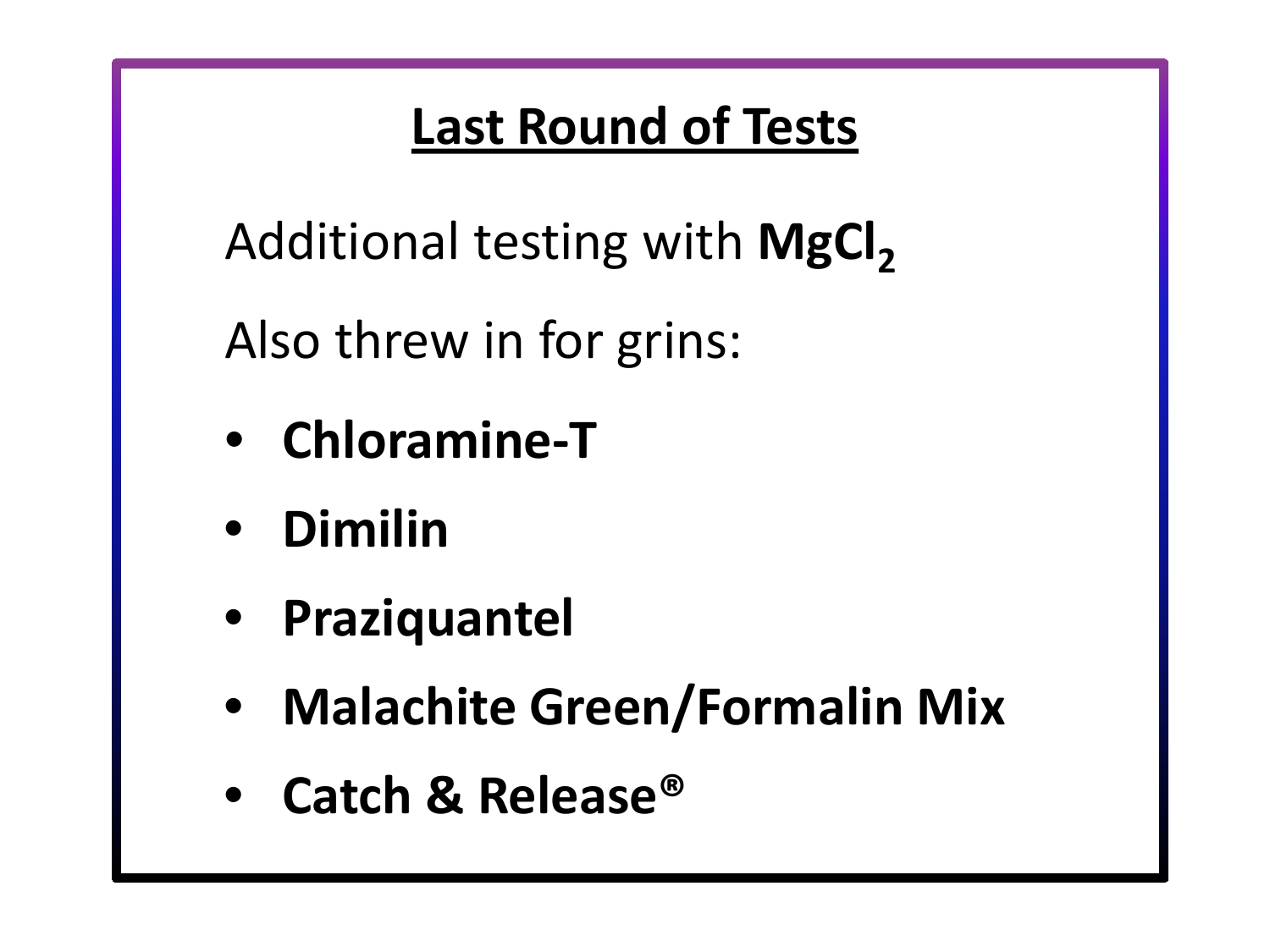| <b>MgCl</b>   |                               | <b>Total Treatment</b> | <b>Percent</b>   |
|---------------|-------------------------------|------------------------|------------------|
| Concentration |                               | <b>Time (hours)</b>    | <b>Mortality</b> |
| 5 g/L         | without formalin              | 10                     | 100              |
| 5 g/L         |                               | 12                     | 100              |
| 5 g/L         |                               | 13                     | 100              |
| 5 g/L         |                               | 15                     | 100              |
| 6 g/L         |                               | 15                     | 100              |
| 7 g/L         |                               | 15                     | 100              |
|               | formalin - added at end       |                        |                  |
| 5 g/L         | 50 mg/L, 2 hours              | 10                     | 100              |
| 5 g/L         | 100 mg/L, 1 hour              | 10                     | 100              |
| 5 g/L         | 200 mg/L, 1 hour              | 10                     | 100              |
| 5 g/L         | 50 mg/L, 2 hours              | 12                     | 100              |
| 5 g/L         | 100 mg/L, 1 hour              | 12                     | 100              |
| 5 g/L         | 200 mg/L, 1 hour              | 12                     | 100              |
|               | formalin - for full treatment |                        |                  |
| 5 g/L         | 50 mg/L formalin              | 6                      | 91               |
| 5 g/L         | 75 mg/L formalin              | 6                      | 92               |
| 5 g/L         | 100 mg/L formalin             | 6                      | 86               |
| 5 g/L         | 50 mg/L formalin              | 7                      | 100              |
| 5 g/L         | 75 mg/L formalin              | 7                      | 96               |
| 5 g/L         | 100 mg/L formalin             | 7                      | 91               |
| 6 g/L         | 100 mg/L formalin             | 7.5                    | 100              |
| 7 g/L         | 100 mg/L formalin             | 7.5                    | 100              |
| 8 g/L         | 100 mg/L formalin             | 7.5                    | 96               |
| 5 g/L         | 50 mg/L formalin              | 8                      | 100              |
| 5 g/L         | 75 mg/L formalin              | 8                      | 96               |
| 5 g/L         | 100 mg/L formalin             | 8                      | 95               |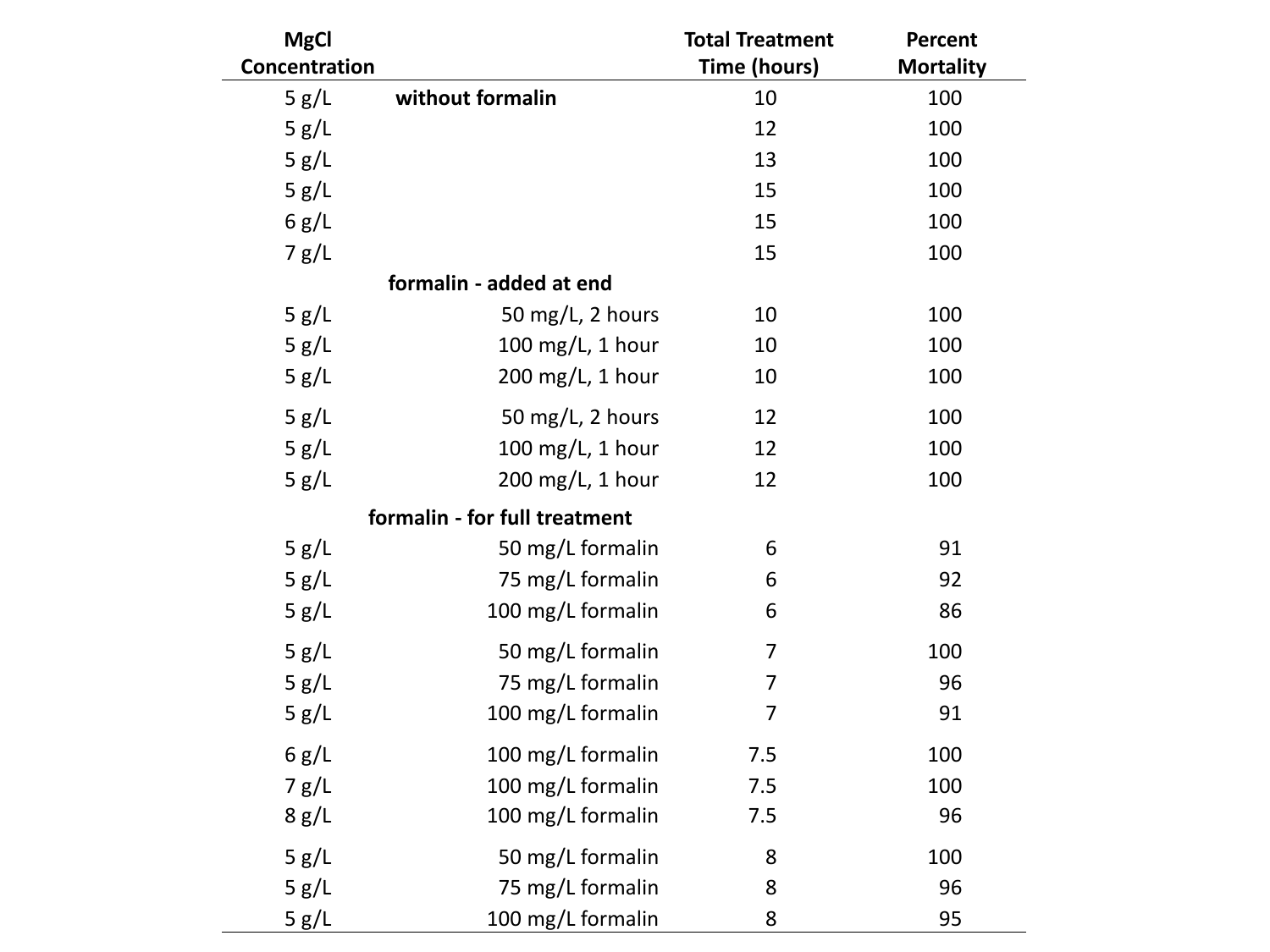# **Future Research Plans**

- Test new variations of MgCl and research other chemicals as possible replacements for formalin in the treatments
- Develop a study to determine the viability of the surviving but deteriorated veligers
- Keep researching other potential chemicals to test